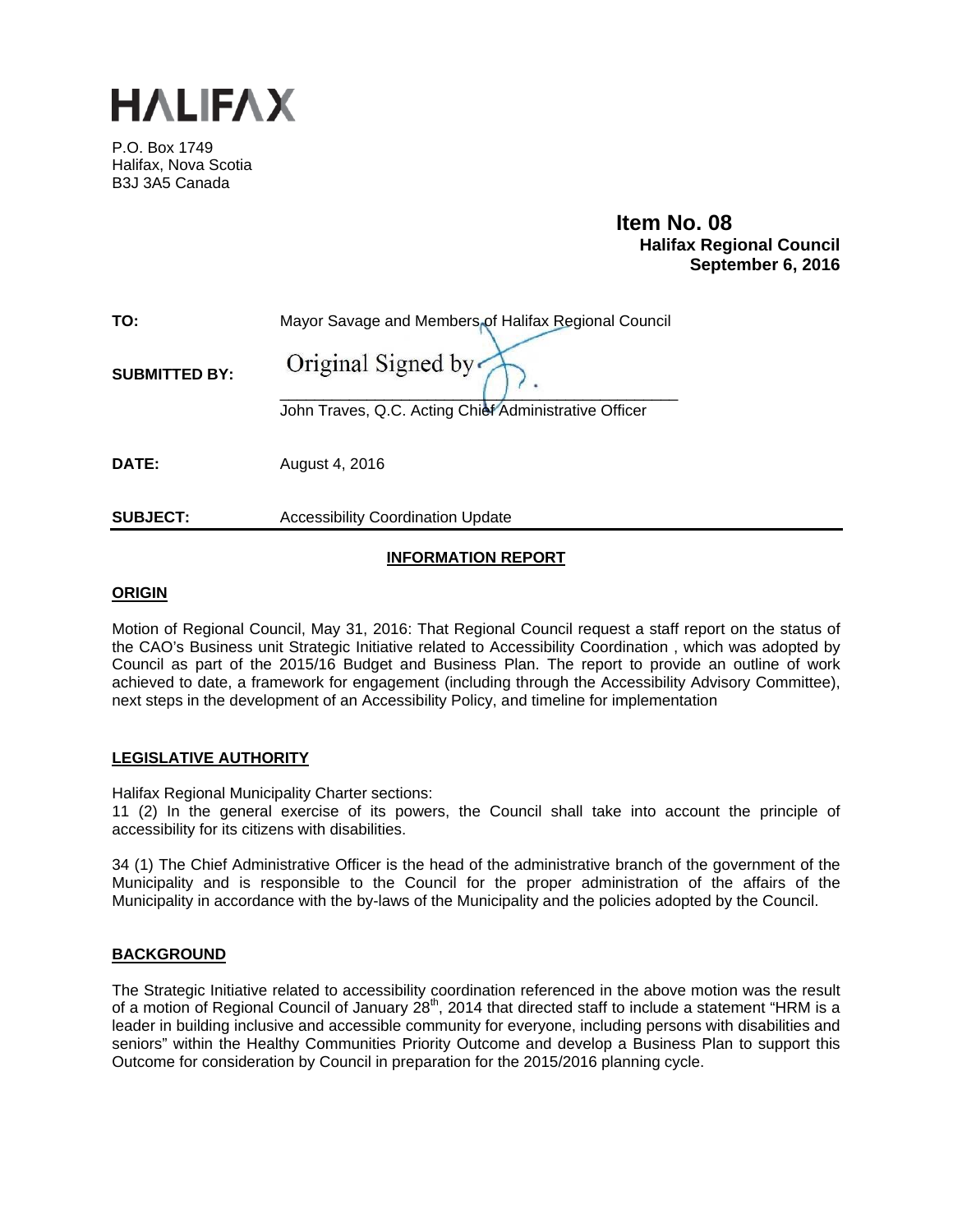The resulting Strategic Initiative presented in the 2015/16 Chief Administrative Office Business Plan stated, "The CAO's Office will provide direction and oversight in defining inclusive and accessible community, establishing a coordination and reporting model for Halifax's Inclusive and Accessible initiatives, and developing an Accessibility Policy for Halifax."

Work is also being done at the provincial level with the establishment of the provincial/municipal taskforce on accessibility. This taskforce will advise the province on the new accessibility legislation and also provide guidance for municipalities on implementing future regulations.

#### **DISCUSSION**

#### **Outline of the Work to Date**

A number of steps have been taken as a result of the original motion and subsequent 2015/16 Business Plan goal. These include:

- An Office of Diversity and Inclusion was created within the Government Relations and External Affairs section of the Chief Administrative Office;
- A Manager of the Office of Diversity and Inclusion was recruited and hired;
- The Diversity Advisor that works on accessibility was transferred from Human Resources to join the Diversity and Inclusion unit which will to align accessibility initiatives with broader diversity and inclusion issues;
- The Diversity and Inclusion Office has initiated development of a Diversity and Inclusion framework, which will include a comprehensive accessibility framework as a component;
- A review of accessibility best practices in other Canadian municipalities has been completed;
- In preparation for pending provincial legislation on accessibility in Nova Scotia, a scan of accessibility legislation in provinces that currently have such legislation has been conducted. In addition, some initial information gathering has been conducted with the province to help anticipate potential impacts of the new Nova Scotia legislation;
- A survey of all HRM Business Units took place to determine current and planned initiatives in accessibility, and identify gaps in program and service delivery;
- An initial draft of an Inclusive and Accessibility Framework has been created, and will be used to consult internally with a goal of establishing a co-ordination and reporting model within the municipality.
- In March 2016 the Diversity Advisor that works on accessibility was been appointed to the UNSM joint municipal provincial accessibility taskforce. The taskforce will develop and implement an education and awareness program aimed at municipalities and will also provide advice to the province on how the outcomes of the intended legislation can be achieved in the municipal sector.

#### **Framework for Engagement including the Accessibility Advisory Committee**

The corporate Diversity and Inclusion Framework will provide overarching guidance to the Municipality on policy, practice and evaluation of diversity and inclusion initiatives. The framework will include subject specific frameworks for work in the areas supported by the Office of Diversity and Inclusion. As noted above, the Inclusion and Accessibility Framework will be included as part of this broader framework.

The Inclusion and Accessibility Framework suggested may require municipal Business Units to develop individual accessibility plans and guidelines for staff, based upon the best practices in their industry.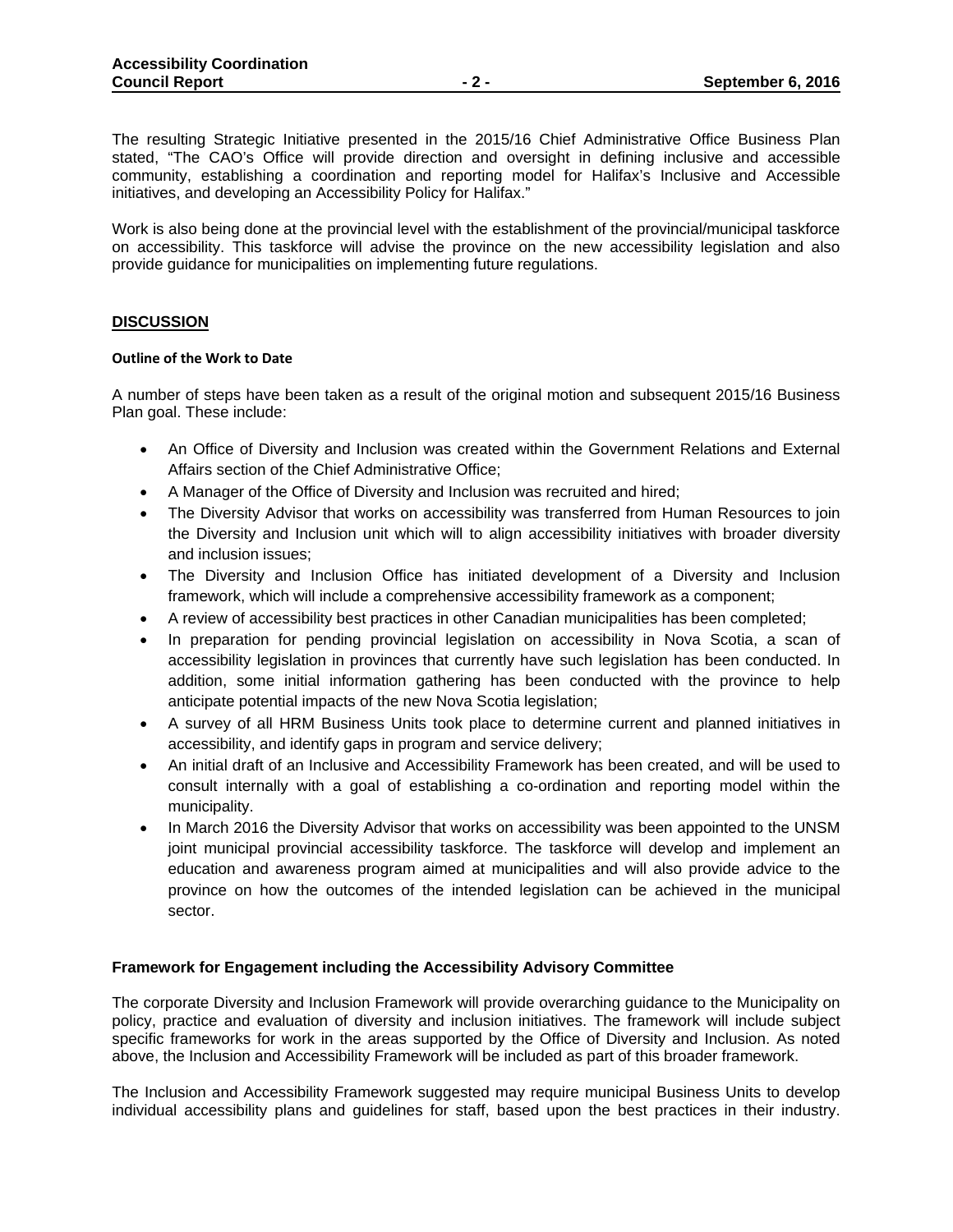Business units will be encouraged as part of the framework to consult with the Accessibility Advisory Committee and other stakeholders as part of the development of these plans. Parallel to this activity will be the development of corporate accessibility guidelines or policies in areas that do not fall within the responsibility of an individual business unit. Examples of corporate accessibility guidelines or policies are service dog guidelines, guidelines for alternative formats, or sign language interpretation guidelines. As these corporate accessibility guidelines or policies are developed the Accessibility Advisory Committee and other stakeholders will be consulted. Results from the Business Unit survey, noted above, will help to identify policy gaps and new guidelines required by the organization as the Inclusion and Accessibility Framework evolves.

The Accessibility and Inclusion framework, along with the Diversity and Inclusion framework, is intended to help business units develop individual plans as part of the annual Business Plan and Budget Process. It is anticipated that the Office of Diversity and Inclusion will provide coordination and establish a reporting structure based on plans submitted by the Business Units. Where required, a public engagement process will be a component of developing these plans and/or new corporate policies or guidelines. Part of any community engagement or monitoring activity related to inclusion of disability will include the Accessibility Advisory Committee as a key resource.

#### **Next Steps**

The Accessibility framework is being designed to help Business Units produce annual accessibility plans. Approval of the framework will result in a significant change in the manner accessibility initiatives are considered and implemented in the municipality. The following is the projected series of steps.

- Approval of the broad Diversity and Inclusion Framework, including the subset Accessibility Framework;
- Business units, with support from the Office of Diversity and Inclusion, and using best practice research, will be supported in developing accessibility initiatives that may be included in their annual Business Plans. Planning and research will be supported with consultations with the Accessibility Advisory Committee and community partners.
- Development of operational guidelines and/or policies to support accessibility in the regional municipality.
- Regular updates on Inclusion and Accessibility plans and initiatives will be done through reporting on the Diversity and Inclusion Framework

#### **FINANCIAL IMPLICATIONS**

There are no financial implications as a direct result of the material in this report.

#### **COMMUNITY ENGAGEMENT**

Not applicable

#### **ATTACHMENTS**

Attachment A - Best Practices Summary Final August 2016 Attachment B - Best Practices list Final August 2016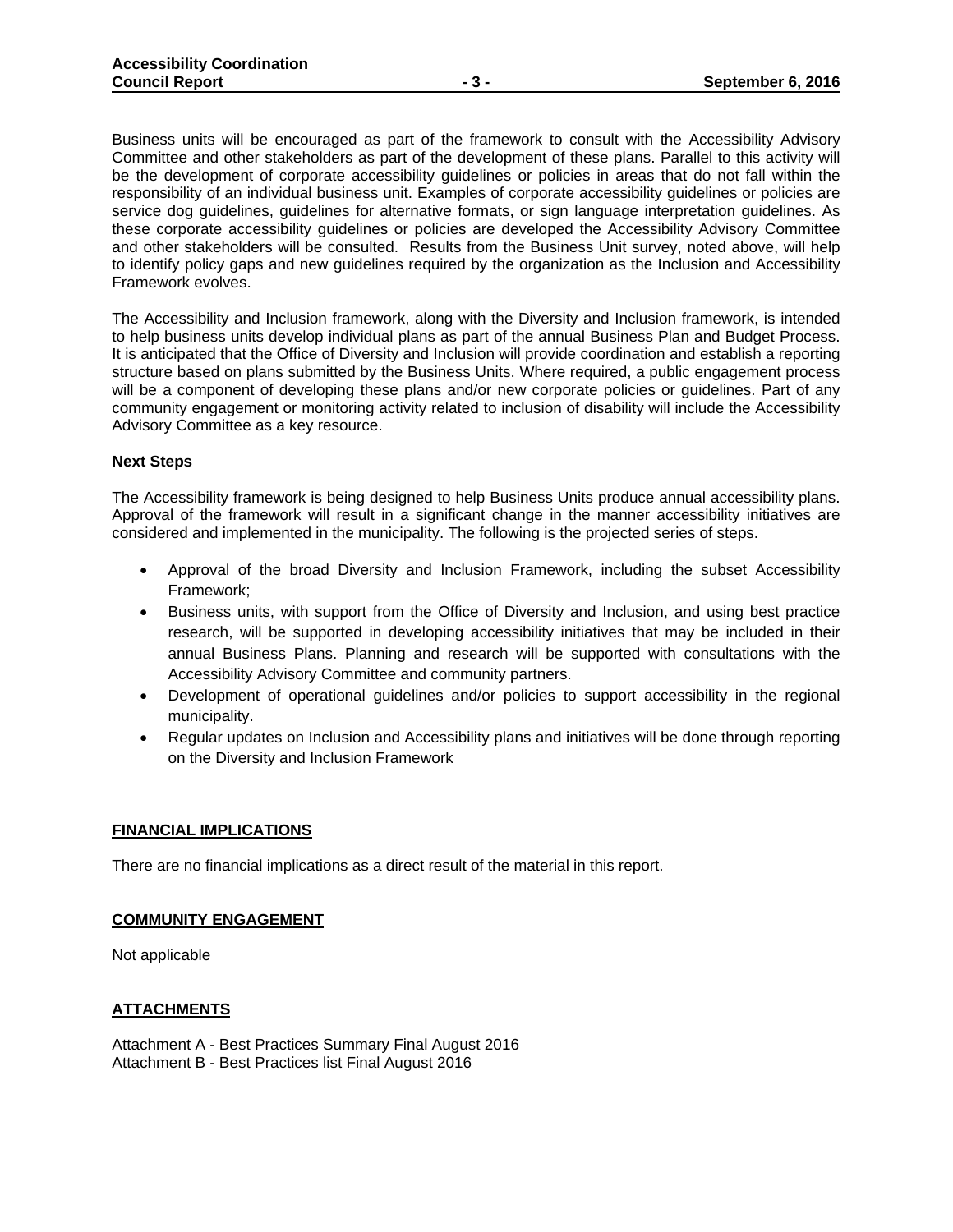A copy of this report can be obtained online at http://www.halifax.ca/council/agendasc/cagenda.php then choose the appropriate meeting date, or by contacting the Office of the Municipal Clerk at 902.490.4210, or Fax 902.490.4208.

Report Prepared by: Laughie Rutt, Diversity Consultant 902.490.6154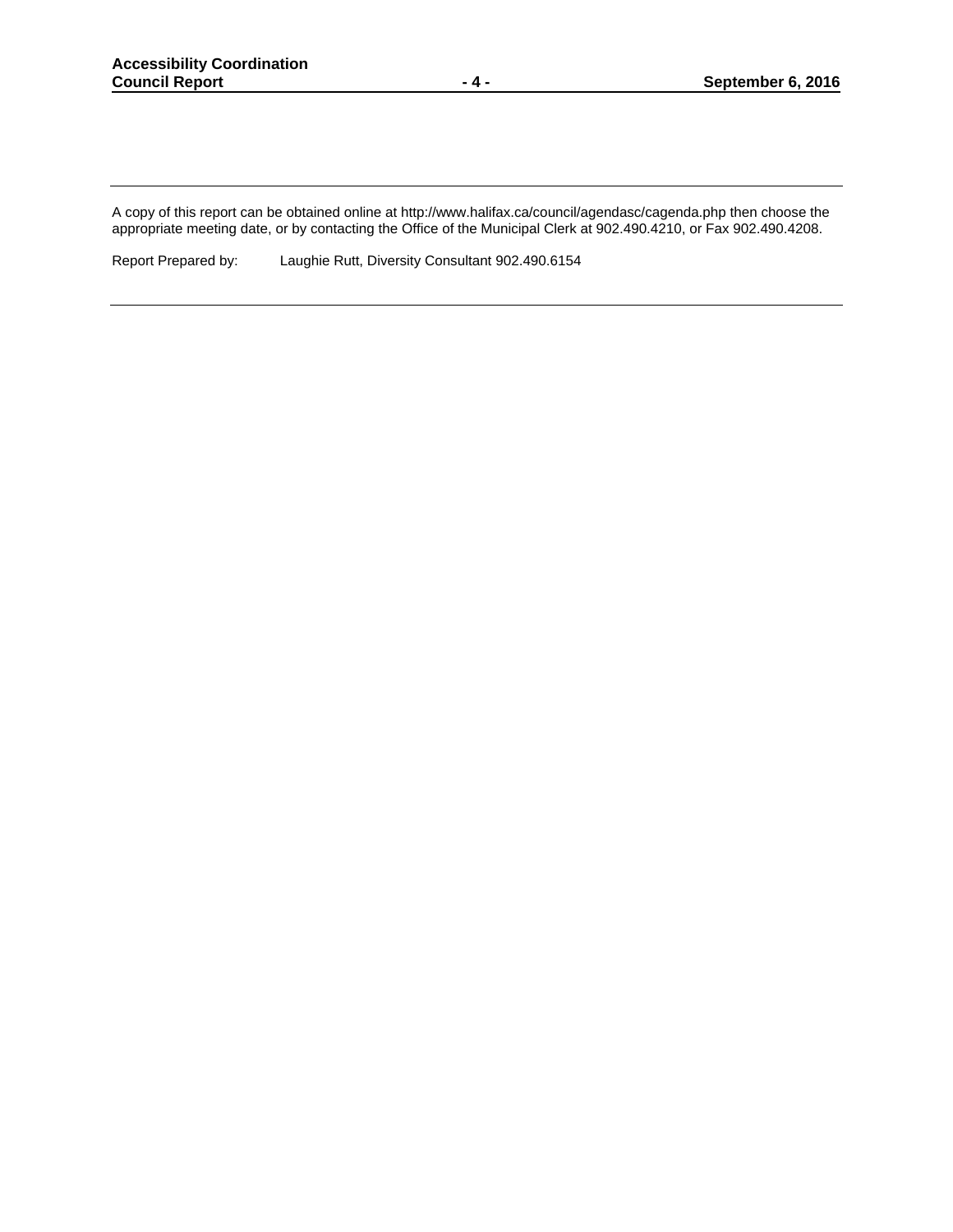## **Best Practices Summary Canadian Municipalities**

## **Background**

Research was carried out during 2014to ascertain the extent of ongoing work by various municipalities in terms of accessibility for persons with disabilities. The focus of the research revolved around certain themed areas.

- 1. Customer service
- 2. Employment
- 3. Information & communication
- 4. Built environment & technology
- 5. Transportation
- 6. Training
- 7. Procurement

Factors that affected the responses included the size of the municipality; whether the Province has a Provincial Disabilities Act; or the decisions of a regulatory body such as a Human Rights Commission. Manitoba and Ontario are the only two Provinces with Disabilities Acts. The Accessibility for Ontarians with Disabilities Act came into law on June  $13<sup>th</sup>$ , 2005. The Accessibility for Manitobans Act came into law on December  $5<sup>th</sup>$ , 2013.

Nova Scotia is planning on passing a similar legislation with it being introduced in the Legislature in the fall of 2016. The public consultation on this topic has already been completed. It suggested that standards be created as a result of the Legislation in seven areas.

- 1. Accessible information & communication
- 2. Client services
- 3. Public transportation
- 4. Employment
- 5. The built environment
- 6. Education & training
- 7. Health services

## **Municipal Responses**

The scan of various Canadian Municipalities did not result in a list of best practices that could be described as core best practices. Municipalities tended to carry out varying best practices. Ontario Municipalities placed more focus on best practices where the Accessibility for Ontarians with Disabilities Act had developed standards.

Table 1.0 shows the best practices that were identified within the theme areas that were the focus of the research.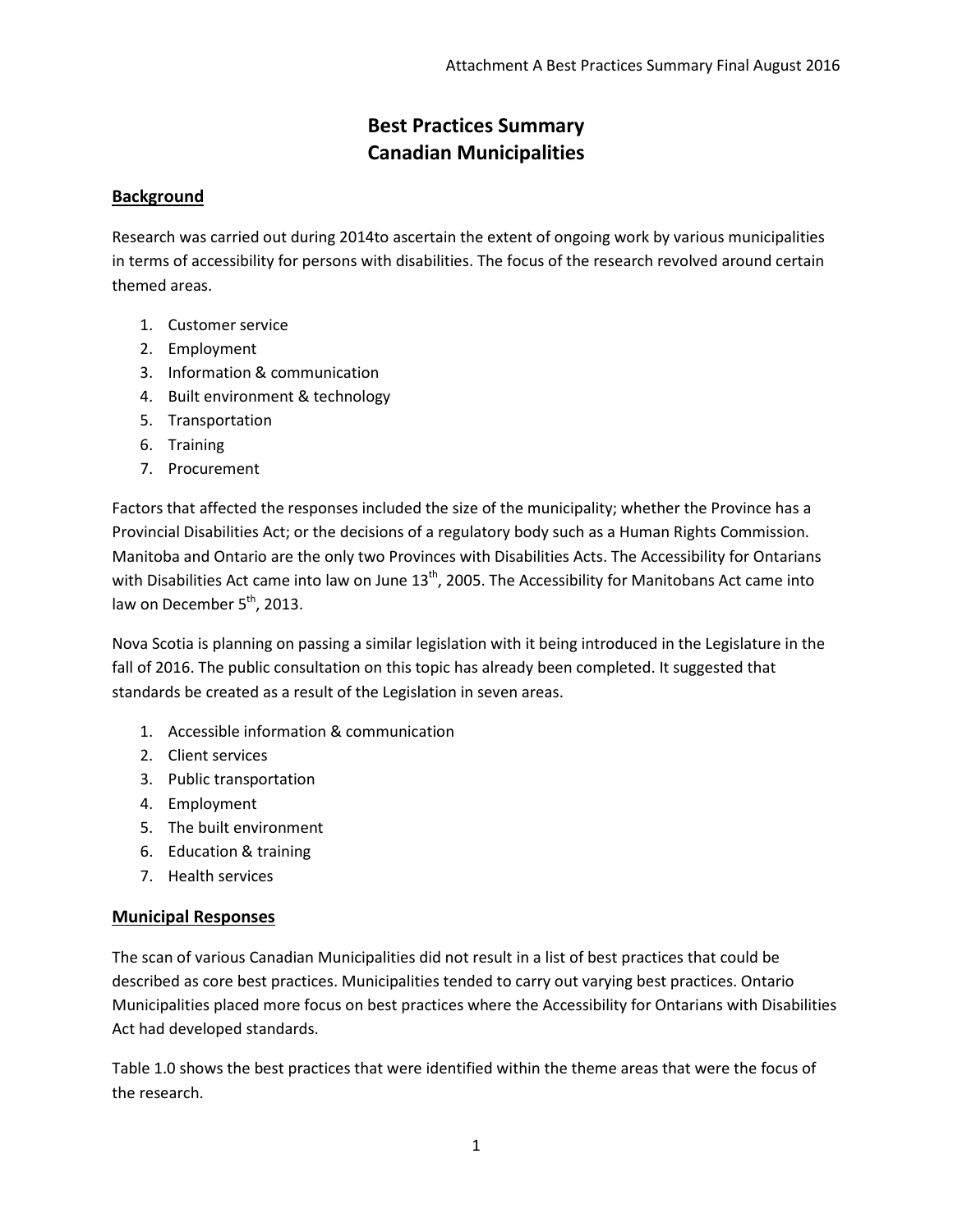| Table 1.0         |                                                                                                                                                                                                                                                                                             |
|-------------------|---------------------------------------------------------------------------------------------------------------------------------------------------------------------------------------------------------------------------------------------------------------------------------------------|
| <b>Theme Area</b> | <b>Best Practice Identified</b>                                                                                                                                                                                                                                                             |
| 1.0 Customer      | 1.1 Establish, and document in writing, policies, practices and procedures.                                                                                                                                                                                                                 |
| <b>Service</b>    | 1.2 Let persons with disabilities know that policies, practices and procedures                                                                                                                                                                                                              |
|                   | governing the provision of municipal services are available upon request.                                                                                                                                                                                                                   |
|                   | 1.3 Communicate in a manner that takes into account the person's disability.                                                                                                                                                                                                                |
|                   | 1.4 Provide municipal services in a manner that respects the dignity of persons                                                                                                                                                                                                             |
|                   | with disabilities. Dignity means the treatment of a person with a disability as a                                                                                                                                                                                                           |
|                   | customer who is as valued and as deserving of effective and full service as any                                                                                                                                                                                                             |
|                   | other customer. Treatment is not an afterthought or forcing acceptance of lesser<br>service, quality or convenience.                                                                                                                                                                        |
|                   | 1.5 Provide municipal services in a manner that respects the independence of                                                                                                                                                                                                                |
|                   | persons with disabilities. Independence means freedom from control or influence                                                                                                                                                                                                             |
|                   | of others or freedom to make one's own choices. It can also mean the freedom to<br>do things in one's own way.                                                                                                                                                                              |
|                   | 1.6 Provide municipal services to persons with disabilities and others in an                                                                                                                                                                                                                |
|                   | integrated manner. Integration means allowing people with disabilities to fully                                                                                                                                                                                                             |
|                   | benefit from the same services, in the same place and in the same or similar way<br>as other customers.                                                                                                                                                                                     |
|                   | 1.7 Give persons with disabilities an opportunity equal to that given to others to                                                                                                                                                                                                          |
|                   | obtain, use and benefit from municipal services. Equal Opportunity means having                                                                                                                                                                                                             |
|                   | the same chances, options, benefits and results as others.                                                                                                                                                                                                                                  |
|                   | 1.8 Accommodate the use of assistive devices by persons with disabilities to                                                                                                                                                                                                                |
|                   | obtain, use, or benefit from, municipal services.                                                                                                                                                                                                                                           |
|                   | 1.9 Permit persons with disabilities, who are accompanied by a guide dog or other<br>service animal, to enter municipal premises with the animal and to keep the<br>animal with them.                                                                                                       |
|                   | 1.10 Where a person with a disability is accompanied by a support person, ensure<br>that both persons are permitted to enter municipal premises together and that<br>the person with a disability is not prevented from having access to the support<br>person while on municipal premises. |
|                   | 1.11 Give notice and full details to the public of any temporary disruption in                                                                                                                                                                                                              |
|                   | facilities or services used by persons with disabilities to access municipal services.                                                                                                                                                                                                      |
|                   |                                                                                                                                                                                                                                                                                             |
|                   |                                                                                                                                                                                                                                                                                             |
|                   |                                                                                                                                                                                                                                                                                             |
|                   |                                                                                                                                                                                                                                                                                             |
|                   |                                                                                                                                                                                                                                                                                             |
|                   |                                                                                                                                                                                                                                                                                             |
|                   |                                                                                                                                                                                                                                                                                             |
|                   |                                                                                                                                                                                                                                                                                             |
|                   |                                                                                                                                                                                                                                                                                             |
|                   |                                                                                                                                                                                                                                                                                             |
|                   |                                                                                                                                                                                                                                                                                             |
|                   |                                                                                                                                                                                                                                                                                             |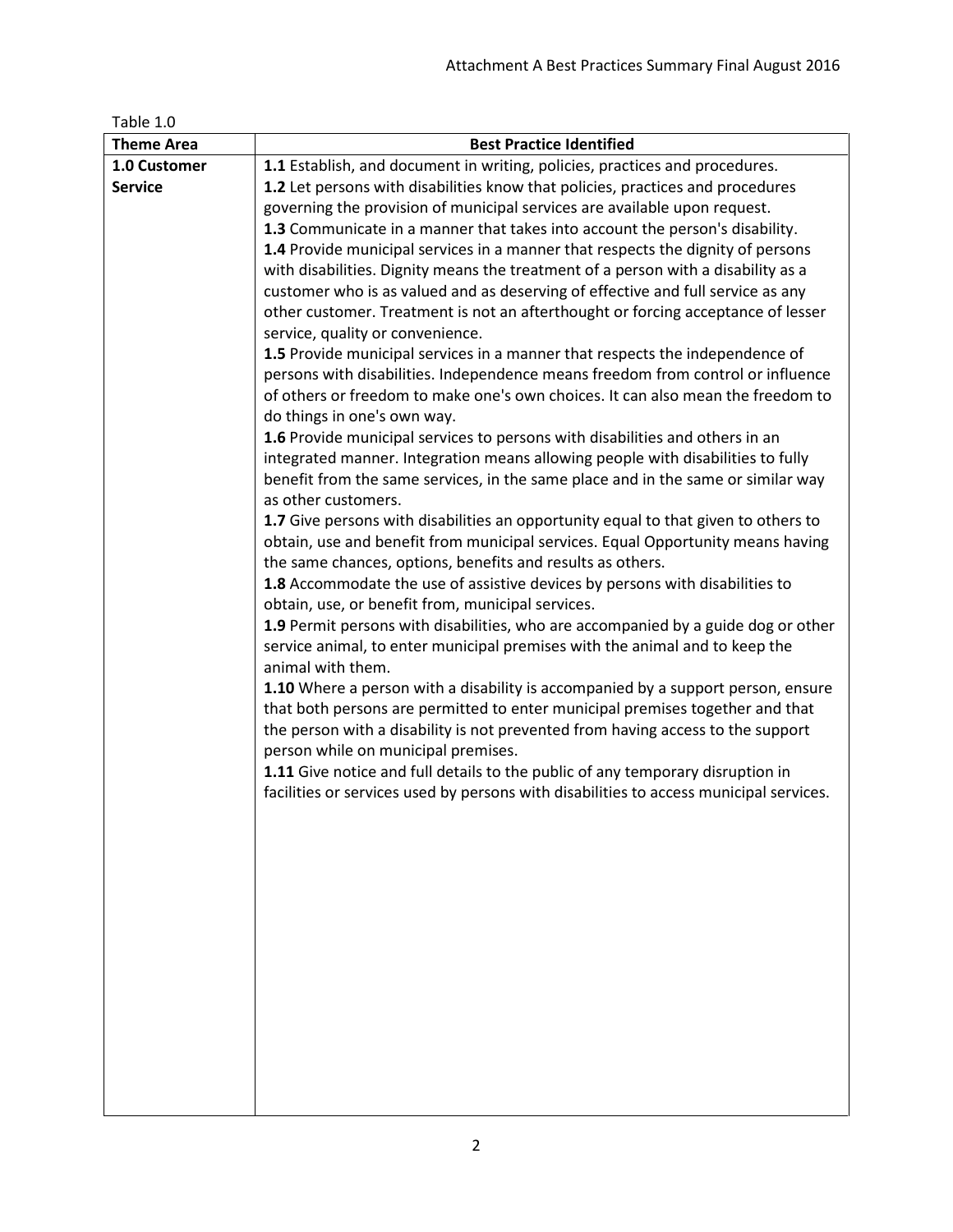| <b>Theme Area</b> | <b>Best Practice Identified</b>                                                                                                                                |
|-------------------|----------------------------------------------------------------------------------------------------------------------------------------------------------------|
| 2.0 Employment    | 2.1 Notify municipal employees and the public that accommodation, for job                                                                                      |
|                   | applicants with disabilities, is available upon request (recruitment materials and                                                                             |
|                   | recruitment process).                                                                                                                                          |
|                   | 2.2 Consult with the person making an accommodation request in determining the                                                                                 |
|                   | suitability of an accessible format or communication support.                                                                                                  |
|                   | 2.3 Upon request, provide, or arrange for the provision of, information in an                                                                                  |
|                   | accessible format that (a) is needed in order to perform the employee's job; and                                                                               |
|                   | (b) is generally available to employees in the workplace.                                                                                                      |
|                   | 2.4 Notify municipal employees of policies that support employees with                                                                                         |
|                   | disabilities, including, but not limited to, job accommodation that takes into                                                                                 |
|                   | account an employee's accessibility needs.                                                                                                                     |
|                   | 2.5 Provide individualized workplace emergency response information to                                                                                         |
|                   | employees who have a disability, if the disability is such that individualized                                                                                 |
|                   | information is necessary.                                                                                                                                      |
|                   | 2.8 Develop and document in writing a return to work process for employees who                                                                                 |
|                   | have been absent from work due to a disability and require disability-related                                                                                  |
|                   | accommodations in order to return to work.                                                                                                                     |
|                   | 2.7 Develop and document in writing individual accommodation plans for persons                                                                                 |
|                   | with disabilities.                                                                                                                                             |
|                   | 2.8 Take into account the accessibility needs of employees with disabilities, as well                                                                          |
|                   | as individual accommodation plans, when using its performance management                                                                                       |
|                   | process in respect of employees with disabilities.                                                                                                             |
|                   | 2.9 Take into account the accessibility needs of employees with disabilities as well<br>as any individual accommodation plans, when redeploying employees with |
|                   | disabilities.                                                                                                                                                  |
|                   | 2.10 Take into account the accessibility needs of employees with disabilities as                                                                               |
|                   | well as any individual accommodation plans, when providing career development                                                                                  |
|                   | and advancement to its employees with disabilities.                                                                                                            |
|                   | 2.11 Ensure that all aspects of recruitment and selection of employees are                                                                                     |
|                   | accessible to the needs of persons with disabilities.                                                                                                          |
|                   | 2.12 Provide any and all disability related equipment and renovations to facilitate                                                                            |
|                   | the employment of persons with disabilities on an individual basis.                                                                                            |
|                   | 2.13 Ensure that any cost of accommodation for an employee with disability does                                                                                |
|                   | not come from the individual budget of the department or business unit that                                                                                    |
|                   | would act as a barrier to employment or career development of an employee.                                                                                     |
|                   |                                                                                                                                                                |
|                   |                                                                                                                                                                |
|                   |                                                                                                                                                                |
|                   |                                                                                                                                                                |
|                   |                                                                                                                                                                |
|                   |                                                                                                                                                                |
|                   |                                                                                                                                                                |
|                   |                                                                                                                                                                |
|                   |                                                                                                                                                                |
|                   |                                                                                                                                                                |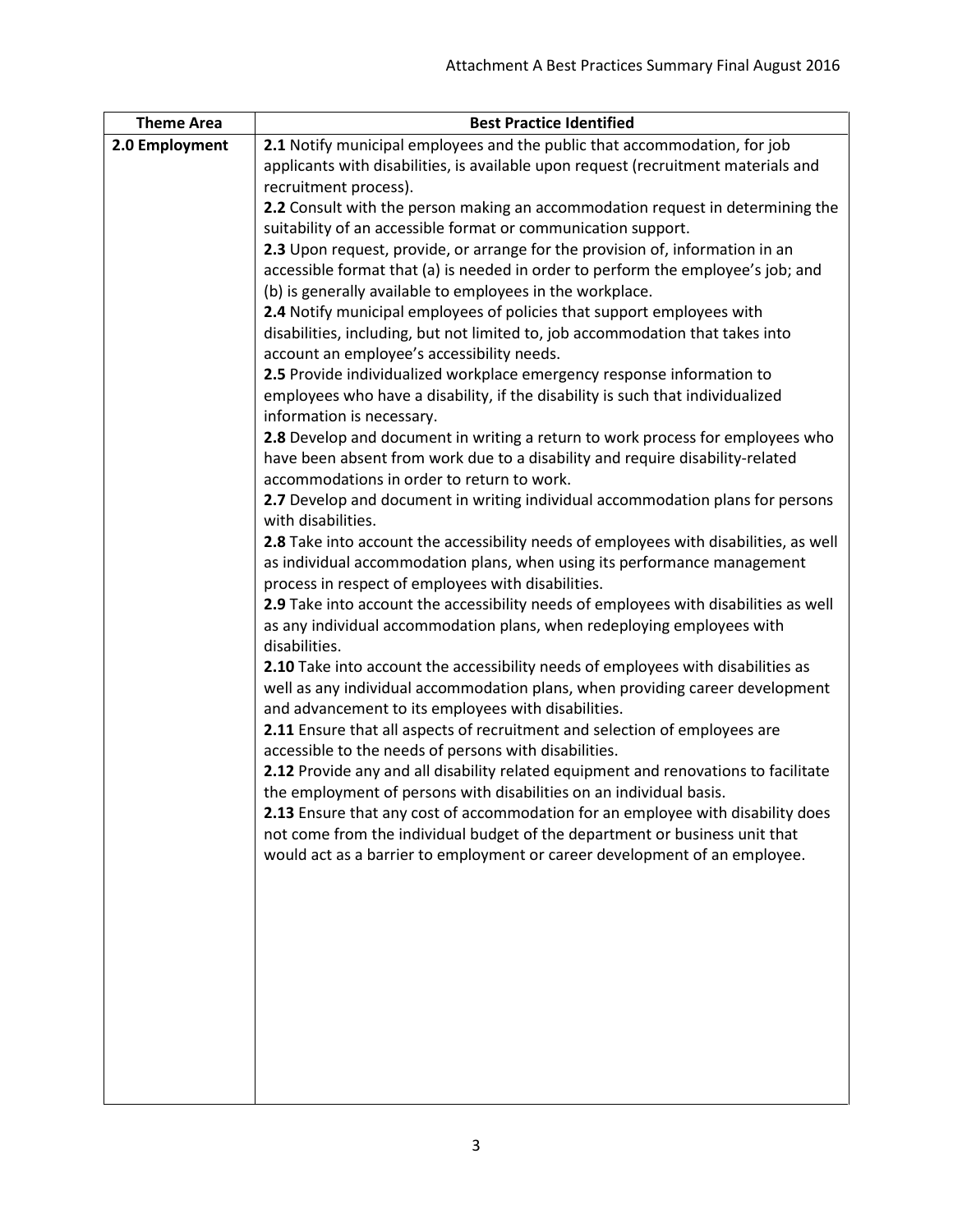| <b>Theme Area</b> | <b>Best Practice Identified</b>                                                     |
|-------------------|-------------------------------------------------------------------------------------|
| 3.0 Information & | 3.1 Upon request provide, or arrange for the provision of, accessible formats and   |
| Communication     | communication supports for persons with disabilities.                               |
|                   | 3.2 Consult with the person making an accessibility request in determining the      |
|                   | suitability of an accessible format or communication support.                       |
|                   | 3.3 Ensure that the feedback processes are accessible to persons with disabilities. |
|                   | 3.4 Notify the public about the availability of accessible formats and              |
|                   | communication supports.                                                             |
|                   | 3.5 Where information or communications are unconvertible, provide the person       |
|                   | requesting the information or communication with (a) an explanation and (b) a       |
|                   | summary of the unconvertible information or communications.                         |
|                   | 3.6 Provide emergency procedures, plans or public safety information, made          |
|                   | available to the public, in an accessible format or with appropriate communication  |
|                   | supports, as soon as practicable, upon request                                      |
|                   | 3.7 Make the municipality's internet and intranet websites and web content          |
|                   | conform to the World Wide Web Consortium Web Content Accessibility Guidelines       |
|                   | (WCAG) 2.0.                                                                         |
|                   | 3.8 Provide a statement on the web site of the organization outlining the           |
|                   | commitment to having the web site accessible and to what standard.                  |
|                   |                                                                                     |
|                   |                                                                                     |
|                   |                                                                                     |
|                   |                                                                                     |
|                   |                                                                                     |
|                   |                                                                                     |
|                   |                                                                                     |
|                   |                                                                                     |
|                   |                                                                                     |
|                   |                                                                                     |
|                   |                                                                                     |
|                   |                                                                                     |
|                   |                                                                                     |
|                   |                                                                                     |
|                   |                                                                                     |
|                   |                                                                                     |
|                   |                                                                                     |
|                   |                                                                                     |
|                   |                                                                                     |
|                   |                                                                                     |
|                   |                                                                                     |
|                   |                                                                                     |
|                   |                                                                                     |
|                   |                                                                                     |
|                   |                                                                                     |
|                   |                                                                                     |
|                   |                                                                                     |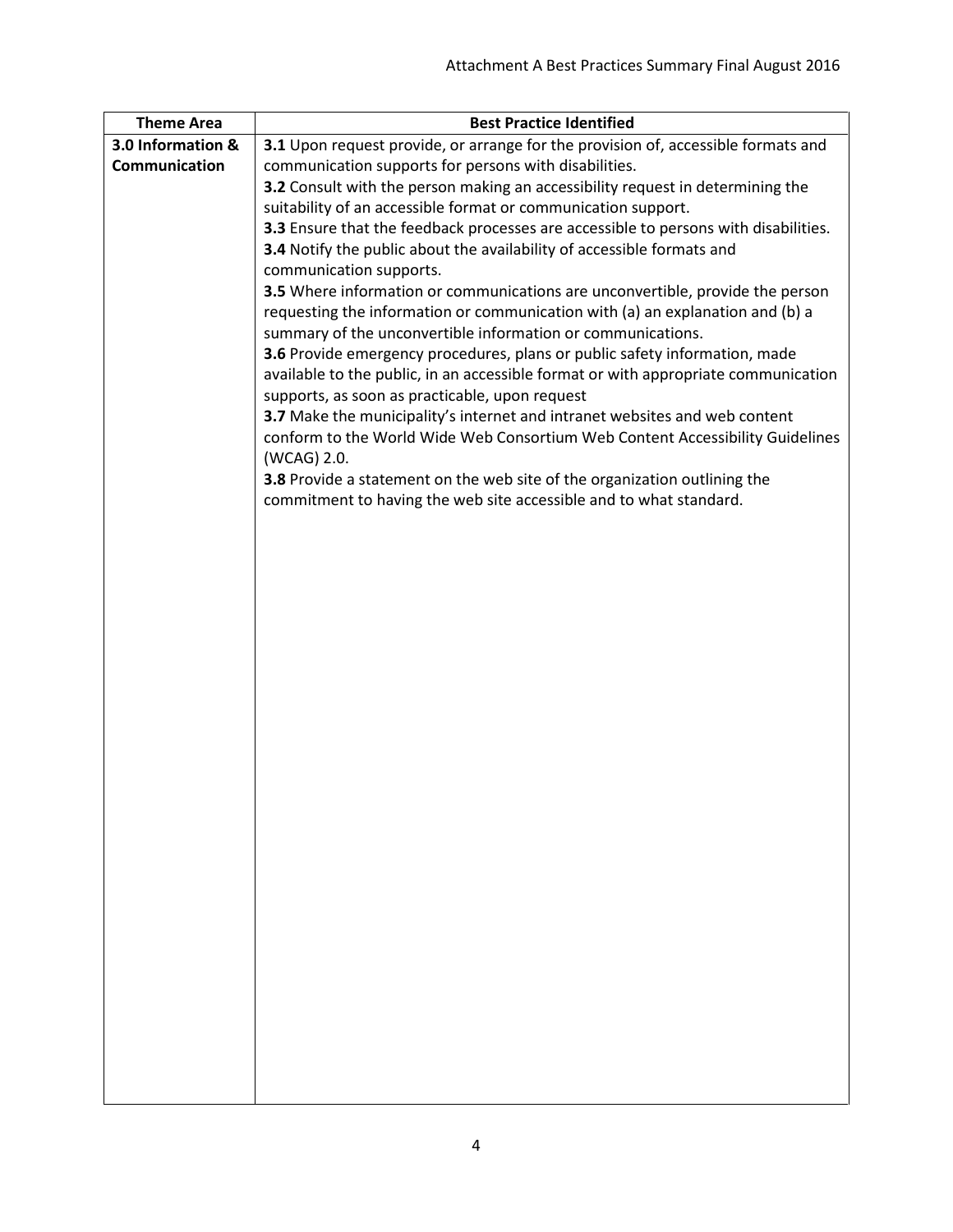| <b>Theme Area</b>        | <b>Best Practice Identified</b>                                                                                         |
|--------------------------|-------------------------------------------------------------------------------------------------------------------------|
| 4.0 Built                | 4.1 Apply accessibility standards to newly constructed or redeveloped public                                            |
| <b>Environment &amp;</b> | spaces that the municipality intends to maintain.                                                                       |
| <b>Technology</b>        | 4.2 Exceptions are subject to cultural heritage, historic site, ecological integrity                                    |
|                          | and inherent site-specific-limitation exceptions.                                                                       |
|                          | 4.3 Undertake consultation with all persons with disabilities regarding the                                             |
|                          | accessibility of trails.                                                                                                |
|                          | 4.4 Ensure that recreational trails and beach access routes meet a defined                                              |
|                          | accessibility standard.                                                                                                 |
|                          | 4.5 Ensure that where a recreational trail or beach access route is equipped with                                       |
|                          | boardwalks or ramps, that they meet a defined accessibility standard.                                                   |
|                          | 4.6 Ensure that outdoor public use eating areas are accessible to a standard that                                       |
|                          | includes a barrier free path of travel and picnic tables that are accessible.                                           |
|                          | 4.7 Ensure that outdoor play spaces incorporate accessibility features for a range                                      |
|                          | of disabilities.                                                                                                        |
|                          | 4.8 Ensure that exterior paths of travel meet a defined accessibility standard.                                         |
|                          | 4.9 Ensure that off-street parking facilities provide accessible parking to a defined                                   |
|                          | standard.                                                                                                               |
|                          | 4.10 Ensure that off-street parking facilities meet at least a minimum number<br>spots as defined by the building code. |
|                          | 4.11 Undertake consultation with the public and persons with disabilities                                               |
|                          | regarding the need and location of accessible on-street parking spaces.                                                 |
|                          | 4.12 Provide, at a minimum, one service counter that accommodates a mobility                                            |
|                          | aid for each type of service provided. in a mobility aid.                                                               |
|                          | 4.13 Ensure that fixed queuing guides are designed with accessible paths of travel.                                     |
|                          |                                                                                                                         |
|                          |                                                                                                                         |
|                          |                                                                                                                         |
|                          |                                                                                                                         |
|                          |                                                                                                                         |
|                          |                                                                                                                         |
|                          |                                                                                                                         |
|                          |                                                                                                                         |
|                          |                                                                                                                         |
|                          |                                                                                                                         |
|                          |                                                                                                                         |
|                          |                                                                                                                         |
|                          |                                                                                                                         |
|                          |                                                                                                                         |
|                          |                                                                                                                         |
|                          |                                                                                                                         |
|                          |                                                                                                                         |
|                          |                                                                                                                         |
|                          |                                                                                                                         |
|                          |                                                                                                                         |
|                          |                                                                                                                         |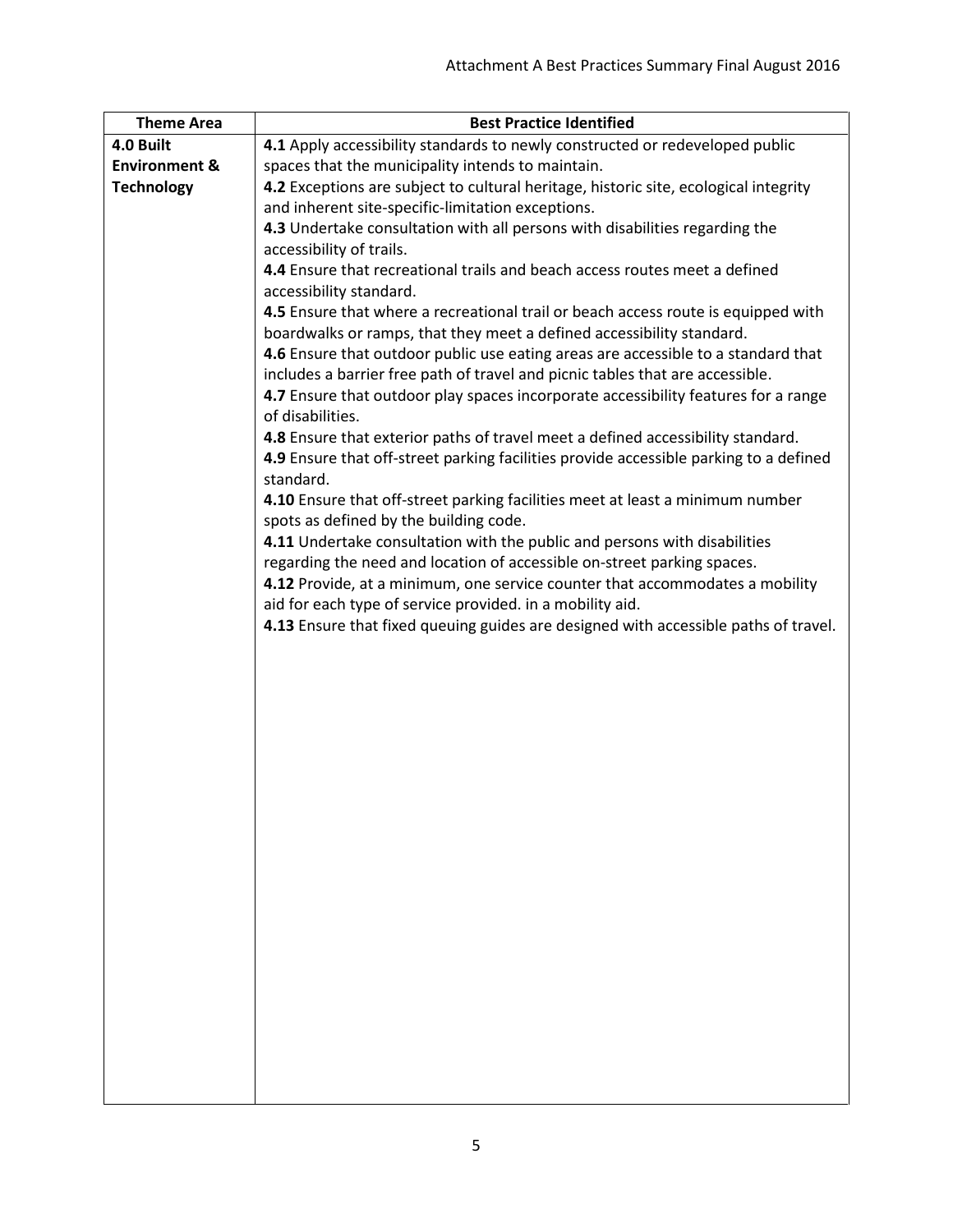| <b>Theme Area</b>  | <b>Best Practice Identified</b>                                                                                                                                              |
|--------------------|------------------------------------------------------------------------------------------------------------------------------------------------------------------------------|
| 5.0 Transportation | 5.1 Ensure that public transportation vehicles acquired by the municipality are                                                                                              |
|                    | accessible.                                                                                                                                                                  |
|                    | 5.2 Make available to all the current information on accessibility equipment and                                                                                             |
|                    | features of municipal transportation vehicles, routes and services.                                                                                                          |
|                    | 5.3 If accessibility equipment on a vehicle is not functioning and equivalent service                                                                                        |
|                    | cannot be provided utilize accommodation from another source.                                                                                                                |
|                    | 5.4 If the municipality modifies a public transportation vehicle, the modified                                                                                               |
|                    | portion must meet accessibility standards.                                                                                                                                   |
|                    | 5.5 Undertake ongoing community engagement processes to consult with Persons                                                                                                 |
|                    | with Disabilities in the formation of plans for accessible transit services.                                                                                                 |
|                    | 5.6 Waive the fare for a support person who is accompanying a person with a                                                                                                  |
|                    | disability where the person with a disability has a need for a support person.                                                                                               |
|                    | 5.7 Deploy lifting devices, ramps or portable bridge plates upon the request of a                                                                                            |
|                    | person with a disability.                                                                                                                                                    |
|                    | 5.8 Charge a person with a disability the same fare that is charged to a person                                                                                              |
|                    | without a disability.                                                                                                                                                        |
|                    | 5.9 Ensure that transit stops being built meet an accessibility standard; plans are<br>detailed for the retrofit of accessible transit stops; all construction is integrated |
|                    | with other municipal departments to ensure an accessible path of travel.                                                                                                     |
|                    | 5.10 Allow a person with a disability to travel with a mobility aid, assistive device                                                                                        |
|                    | or medical aid.                                                                                                                                                              |
|                    | 5.11 Provide courtesy seating for persons with disabilities on public transportation                                                                                         |
|                    | vehicles located as close as practicable to the entrance door of the vehicle.                                                                                                |
|                    | 5.12 In situations of service disruption, transport persons with disabilities to their                                                                                       |
|                    | route destination where alternate arrangements for persons without disabilities                                                                                              |
|                    | are inaccessible.                                                                                                                                                            |
|                    | 5.13 Provide pre-boarding audible and visual announcements of the route,                                                                                                     |
|                    | direction and destination.                                                                                                                                                   |
|                    | 5.14 Provide on-board audible and visual announcements during the extent of the                                                                                              |
|                    | trip on the transit vehicle.                                                                                                                                                 |
|                    | 5.15 Equip public transportation vehicles with grab bars, handholds, handrails or                                                                                            |
|                    | stanchions.                                                                                                                                                                  |
|                    | 5.16 Ensure that public transportation vehicles floors produce a minimal glare and                                                                                           |
|                    | are slip resistant.                                                                                                                                                          |
|                    | 5.17 Provide accessible stop-requests and emergency response controls that are                                                                                               |
|                    | located throughout the transportation vehicle.<br>5.18 Ensure that all of its public transportation vehicles are equipped with lights                                        |
|                    | above or beside each passenger access door that are constantly lit when the door                                                                                             |
|                    | is open.                                                                                                                                                                     |
|                    | 5.19 Provide accessible signage that displays the route or direction of the                                                                                                  |
|                    | transportation vehicle or its destination or next major stop.                                                                                                                |
|                    | 5.20 Equip public transportation vehicles with lifting devices, ramps or portable                                                                                            |
|                    | bridge plates.                                                                                                                                                               |
|                    | 5.21 Have a defined written statement of who can qualify to use specialized                                                                                                  |
|                    | transportation services such as door to door and curb to curb services; the roles of                                                                                         |
|                    | the operator and the roles of passengers and support persons.                                                                                                                |
|                    | 5.22 Develop policies and procedures respecting the provision of temporary                                                                                                   |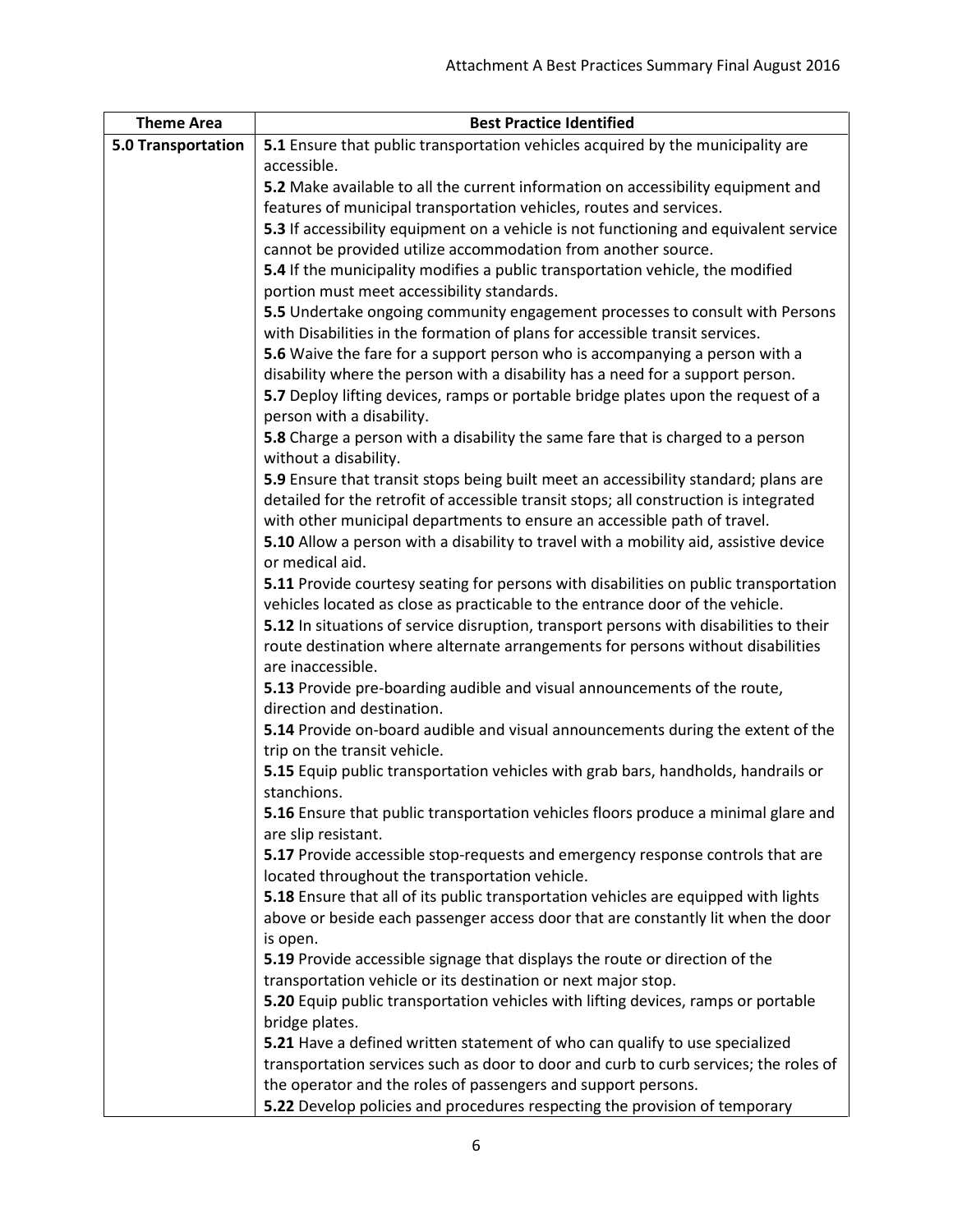| <b>Theme Area</b> | <b>Best Practice Identified</b>                                                                                                                                          |
|-------------------|--------------------------------------------------------------------------------------------------------------------------------------------------------------------------|
|                   |                                                                                                                                                                          |
|                   |                                                                                                                                                                          |
|                   |                                                                                                                                                                          |
|                   |                                                                                                                                                                          |
|                   |                                                                                                                                                                          |
|                   |                                                                                                                                                                          |
|                   |                                                                                                                                                                          |
|                   |                                                                                                                                                                          |
|                   |                                                                                                                                                                          |
|                   | mobility equipment.                                                                                                                                                      |
|                   | have training regarding customer service and persons with disabilities; in the use<br>of any restraint device used to fasten a mobility aid; and operate any other       |
|                   | disabilities and there is no charge for the storage or restraint of any mobility aid.<br>5.32 Ensure that owners and operators of taxicabs licensed by the municipality, |
|                   | 5.31 Ensure that owners and operators of taxicabs, licensed by the municipality<br>charge the same fees for persons with disabilities as the persons without             |
|                   | 5.30 Undertake regular public consultations with Persons with Disabilities<br>regarding accessible taxi services.                                                        |
|                   | 5.29 Allow dependants to travel, on specialized transportation service vehicles,<br>with a person with a disability who is the parent or guardian of the dependant.      |
|                   | 5.28 Allow companions to travel, on specialized transportation service vehicles,<br>with persons with disabilities if space is available.                                |
|                   | by a method agreed to by the specialized transportation service provider and<br>passenger.                                                                               |
|                   | disabilities by establishing a ceiling on the number of trips for an individual.<br>5.27 Provide information on the duration of service delays to affected passengers    |
|                   | 5.25 Provide same day booking service to the extent that it is practicable.<br>5.26 Not limit the availability of specialized transportation services to persons with    |
|                   | 5.24 Ensure that the specialized transportation services have, at a minimum, the<br>same hours and days of service as the conventional transportation services.          |
|                   | 5.23 Make specialized transportation services available to visitors and clearly<br>publish the process.                                                                  |
|                   | specialized transportation services on emergency or compassionate grounds.                                                                                               |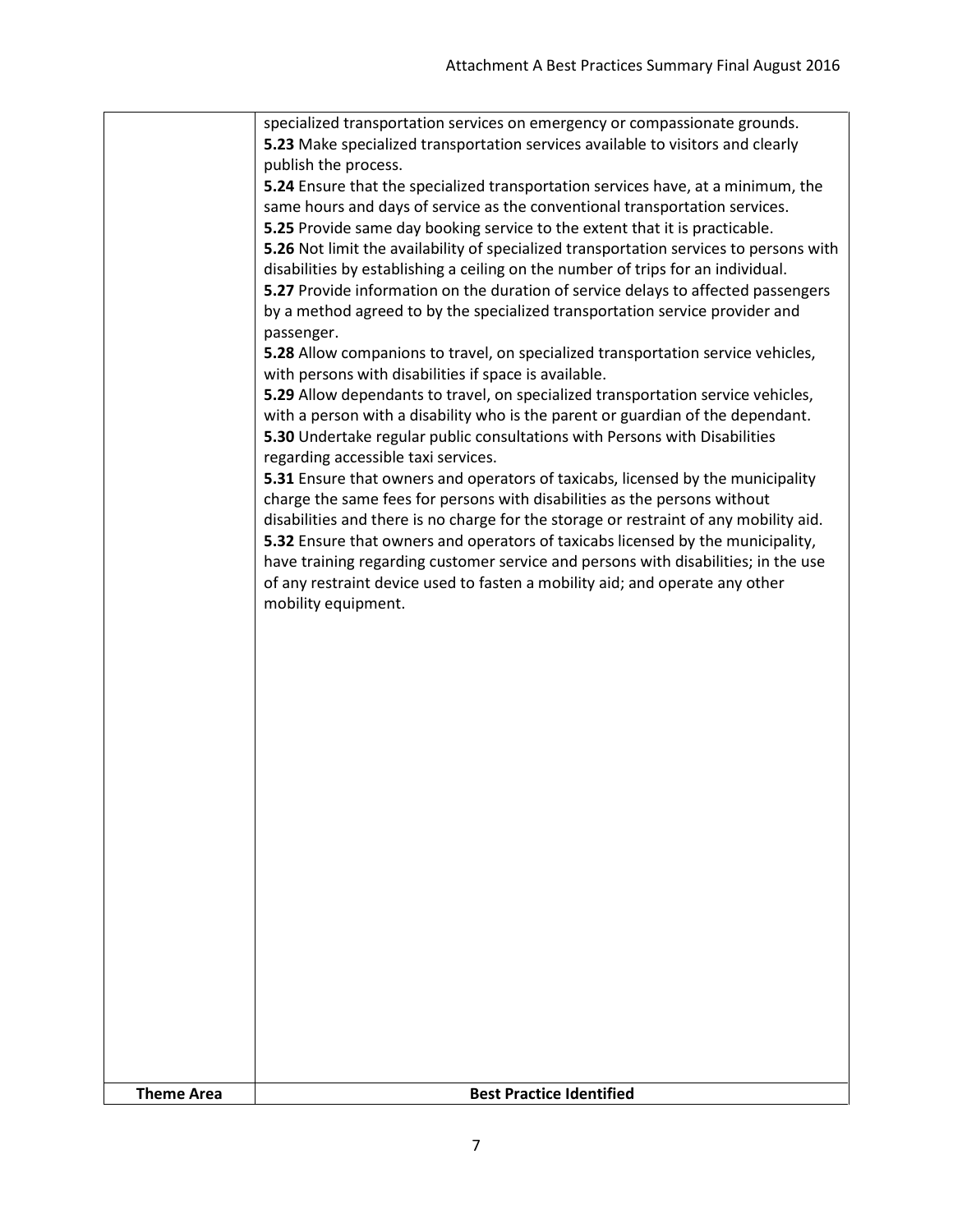| <b>6.0 Training</b>    | 6.1 Provide customer service training to employees and others that includes a<br>component on providing services for persons with disabilities.<br>6.2 Ensure that training is provided on any municipality policies that govern the<br>nature of services to persons with disabilities.<br>6.3 Deliver training in a variety of ways and I a manner that is inclusive of persons<br>with disabilities by utilizing accommodation where identified.<br>6.4 Ensure that accessibility training is provided during orientation for those<br>employees determined to require such knowledge frequently.<br>6.5 Deliver accessibility training to all employees consistent with the provision of<br>diversity and inclusion training.<br>6.7 Maintain a record of accessibility and customer service training received by<br>employees.<br>6.8 Maintain a document that explains the nature of the training given to<br>employees in the areas of customer service and accessibility. |
|------------------------|-----------------------------------------------------------------------------------------------------------------------------------------------------------------------------------------------------------------------------------------------------------------------------------------------------------------------------------------------------------------------------------------------------------------------------------------------------------------------------------------------------------------------------------------------------------------------------------------------------------------------------------------------------------------------------------------------------------------------------------------------------------------------------------------------------------------------------------------------------------------------------------------------------------------------------------------------------------------------------------|
| <b>Theme Area</b>      | <b>Best Practice Identified</b>                                                                                                                                                                                                                                                                                                                                                                                                                                                                                                                                                                                                                                                                                                                                                                                                                                                                                                                                                   |
| <b>7.0 Procurement</b> | 7.1 Ensure that the procurement process considers the accessibility features<br>required in partnership with the source requesting the procurement.<br>7.2 Upon request provide an explanation why it is an undue hardship to                                                                                                                                                                                                                                                                                                                                                                                                                                                                                                                                                                                                                                                                                                                                                     |
|                        | incorporate accessibility design, criteria and features when procuring or acquiring<br>goods, services or facilities.                                                                                                                                                                                                                                                                                                                                                                                                                                                                                                                                                                                                                                                                                                                                                                                                                                                             |

### **Best Practice Application**

The best practice initiatives determined by way of the research completed while extensive are continually dynamic in nature. The resulting table serves two purposes.

- A. To assist in surveying business units on inclusion of persons with disability.
- B. To establish a reference point for the development of a lens tool on the inclusion of persons with disabilities that business units can utilize in relation to projects and activities.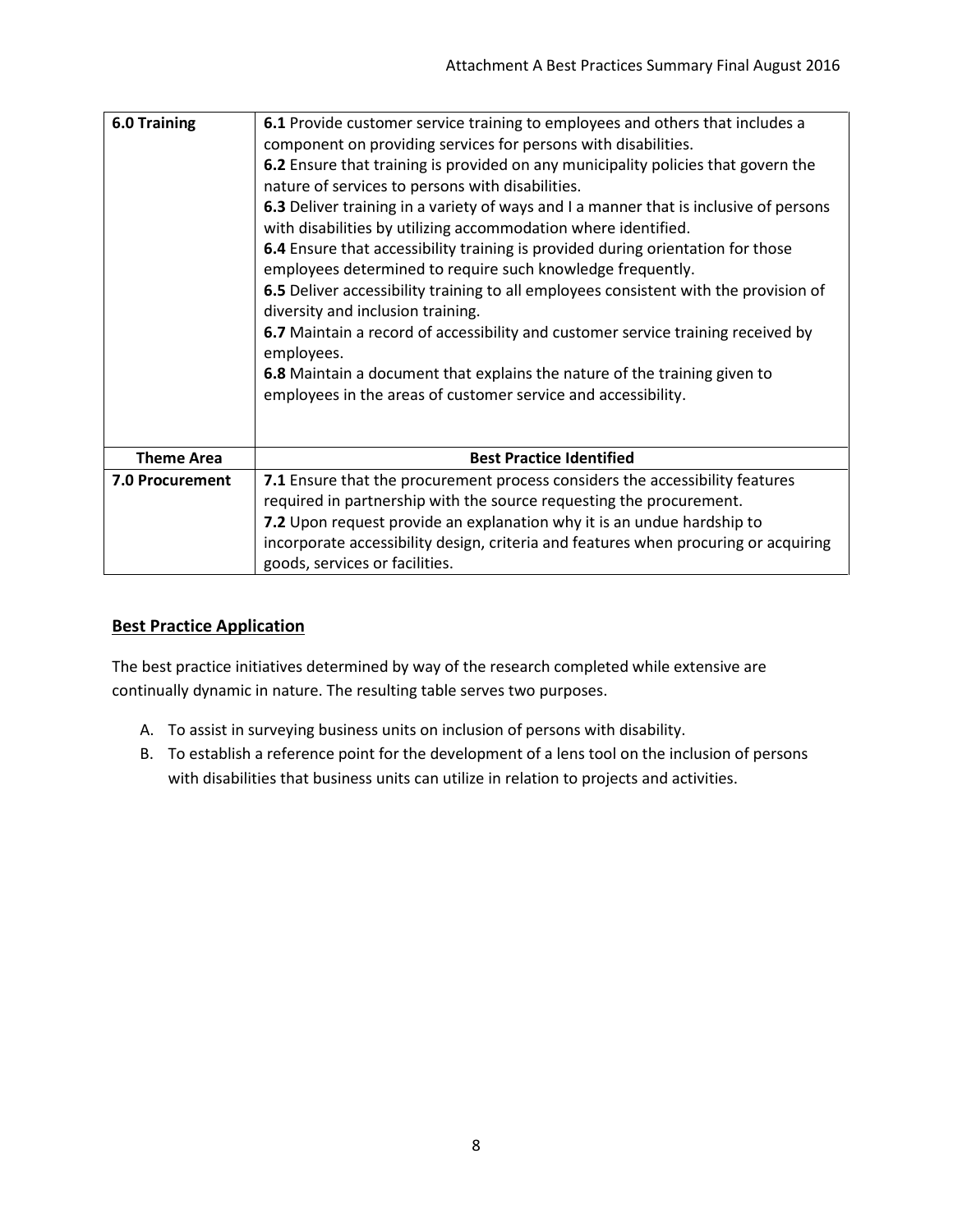## **Best Practices Summary Halifax Regional Municipality**

## Background

In the fall of 2014 the various business units of Halifax Regional Municipality (HRM) were surveyed to collect information on the extent of their work to be inclusive of persons with disabilities. For this purpose a spreadsheet was provided to the business units based upon research in best practices.

Business units reviewed the spreadsheets and replied where they identified work that was done in the area of accessibility. The following list of best practices has been taken from the responses to the spreadsheets and telephone conversations with the business units. It is an overview and not a comprehensive list of all initiatives undertaken by HRM. Others have been added as they have emerged.

## **Results**

- $\checkmark$  Only accessible low flow buses are being purchased.
- $\checkmark$  New Transit Drivers hired have accessibility training
- $\checkmark$  Service hours of Access a Bus the same hours of service as conventional transit.
- $\checkmark$  Fare structure for Access a Bus the same as conventional service.
- $\checkmark$  Courtesy seating provided for persons with disabilities on conventional transit.
- $\checkmark$  Stop request system in place to disembark passengers in safer locations.
- $\checkmark$  Service animal policy in place for Transit.
- $\checkmark$  Two new accessible transit terminals completed.
- $\checkmark$  Ferry service has audible terminal announcements.
- $\checkmark$  All ferry terminals accessible.
- $\checkmark$  Regional Council has a sub-committee called the Accessibility Advisory Committee comprised of citizen stakeholders.
- $\checkmark$  Call centre has TTY services.
- $\checkmark$  Sign language is provided upon request at Council meetings.
- $\checkmark$  CART (Captioning Access Real Time) is provided at Council meetings.
- $\checkmark$  Elevator upgraded in City Hall for larger pieces of mobility equipment.
- $\checkmark$  More than a hundred power door operators installed on HRM building as part of program to make HRM properties more accessible.
- $\checkmark$  Web site currently being updated to have an accessibility section of information.
- $\checkmark$  Accessible picnic tables being introduced in parks and open spaces.
- $\checkmark$  Additional pool lifts being installed in both indoor and outside pool facilities.
- $\checkmark$  Staff member from recreation regularly attends meetings of the meetings of the Accessibility Advisory Committee.
- $\checkmark$  Staff member from Corporate Facility Design & Construction regularly attends the meetings of the Accessibility Advisory Committee.